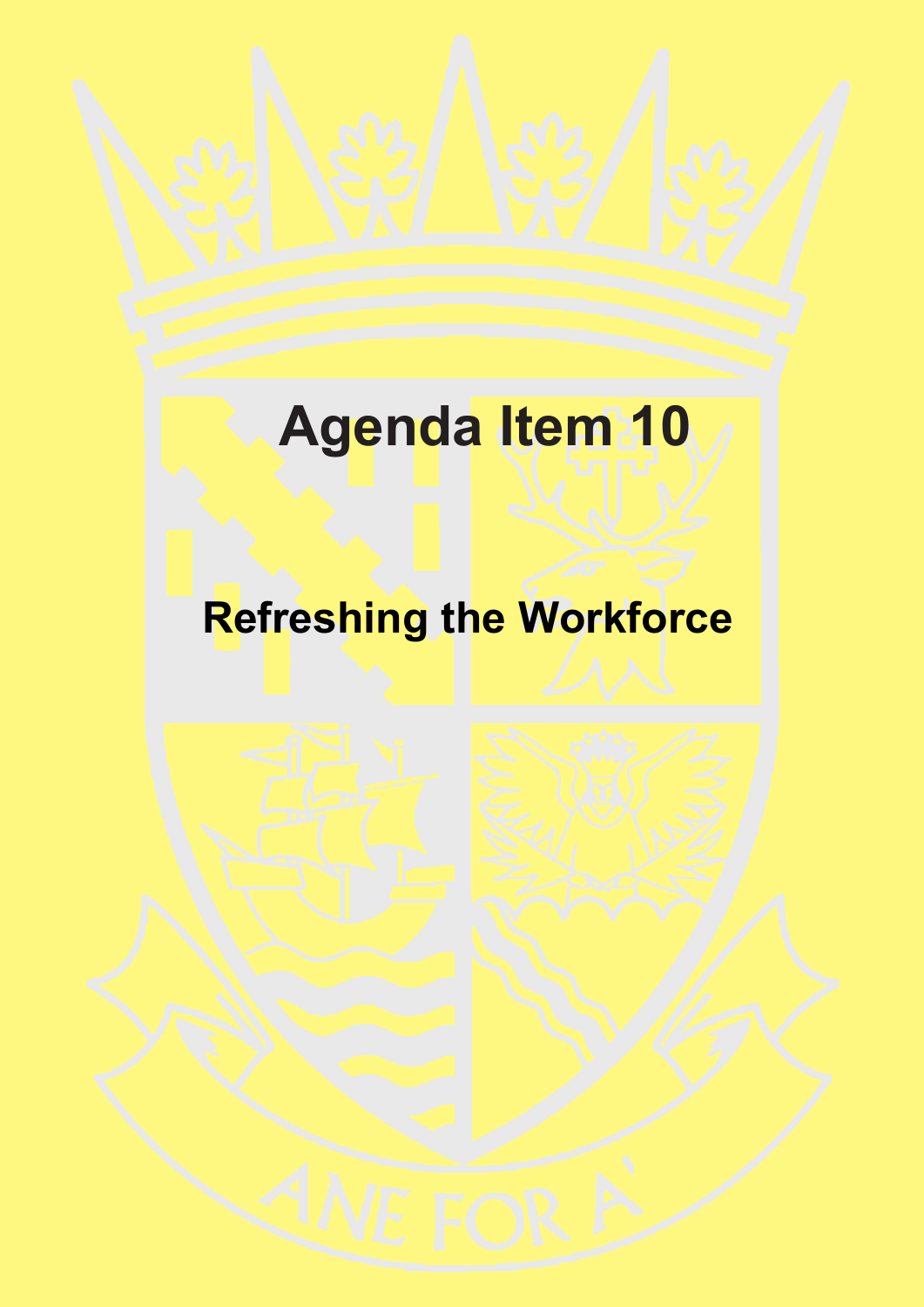#### **Agenda Item 10**

#### **Falkirk Council**

**Title: Refreshing the Workforce**

**Meeting: Executive** 

**Date: 24 August 2021**

**Submitted By: Director of Corporate & Housing Services**

#### **1. Purpose of Report**

1.1. This report explores the options for a Refreshing the Workforce programme through our priority ambition of employability, linked to our Council of the Future change project.

#### **2. Recommendations**

- 2.1. **It is recommended that Executive:** 
	- **(1) agree the proposed refreshing the workforce programme using modern apprentices and graduates, recognising that the normal saving criteria for voluntary severance and flexible retirement may not be achieved**
	- **(2) Note that workshops will be held for managers on the use of modern apprentices to encourage the take up of places across the Council**

#### **3. Background**

- 3.1. The Council's workforce plan identifies areas of potential future skill shortages. In some cases, this is because of an ageing workforce and highlights the need to further develop succession planning approaches. including further development of trainee and apprenticeship programmes.
- 3.2. In 2020, over 25% of the workforce were over age 55 and less than 6% were under age 24. We recognise that we have an ageing workforce with over 50% of our employees over age 45. This creates a medium-term risk for the Council and requires measures to attract younger people into the employment of the Council. The risk is greater in some service areas e.g. Social Work Adult Services and Development Services where there is a higher percentage currently over 50.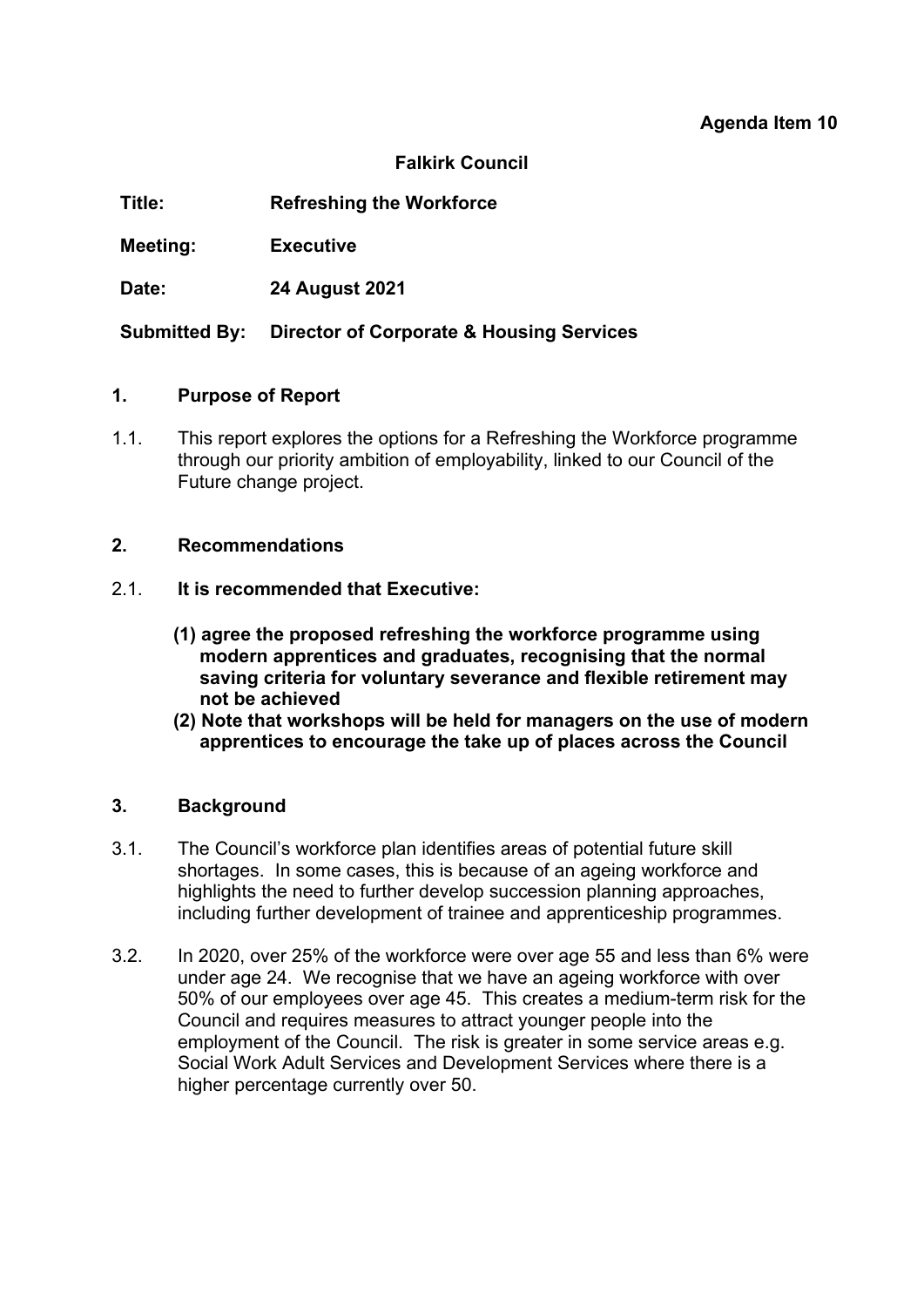- 3.3. The Council previously had a target of 5% of the workforce to be apprentices and we currently have 90 apprentices at various stages which is c1.2% of the workforce. Currently we spend time and money training apprentices and do not always have jobs available to enable us to keep individuals in jobs following their training. This also means limited return on our investment in these individuals.
- 3.4. We are considering ways to refresh the workforce and to bring in new employees to bridge skills gaps; whilst supporting the employability Council of the Future project. We also need to ensure we are not left in a position where we are unable to fill posts or provide services, due to a lack of succession planning or available skills in the recruitment market.

#### **4. Considerations**

- 4.1. Given the workforce age demographics and the need to consider succession planning, options to 'grow our own' and introduce more young people to Falkirk Council's workforce need to be explored.
- 4.2. The Employment Training Unit currently has 66 Modern Apprenticeship (MA) places that they can align to Falkirk Council and external organisations. There are different group funding streams for different age groups: 16 – 19 year olds, 20 – 24 year olds and those aged over 25.
- 4.3. For the MA programme to be successful, there needs to be a long term approach using workforce planning so that once the MA has completed their course, there is a job available for them to take up in their chosen field.
- 4.4. For this to succeed, Services need to consider their needs alongside the opportunities they could offer. This should include consideration of modern apprenticeship as well as the ongoing graduate and internship arrangements and be in line with workforce planning requirements and action plans.
- 4.5. The MA programme and graduate/intern programmes could be of benefit in many different areas of the Council. There are however, 2 main areas where a pilot approach to refreshing the workforce could be targeted, using the MA and graduate/intern programmes. These are Social Care, a hard to recruit to area, and front-line areas in Development Services, arising from changes from the transition to Place Services. To refresh the workforce, and to ensure on-going jobs for any trainees, careful consideration requires to be given to applications for Flexible Retirement and Voluntary Severance. There are regularly a number of applications in progress for Voluntary Severance/Flexible Retirement in these Services. It is, however, often difficult to agree these due to the on-going need to retain jobs and/or skills in these areas.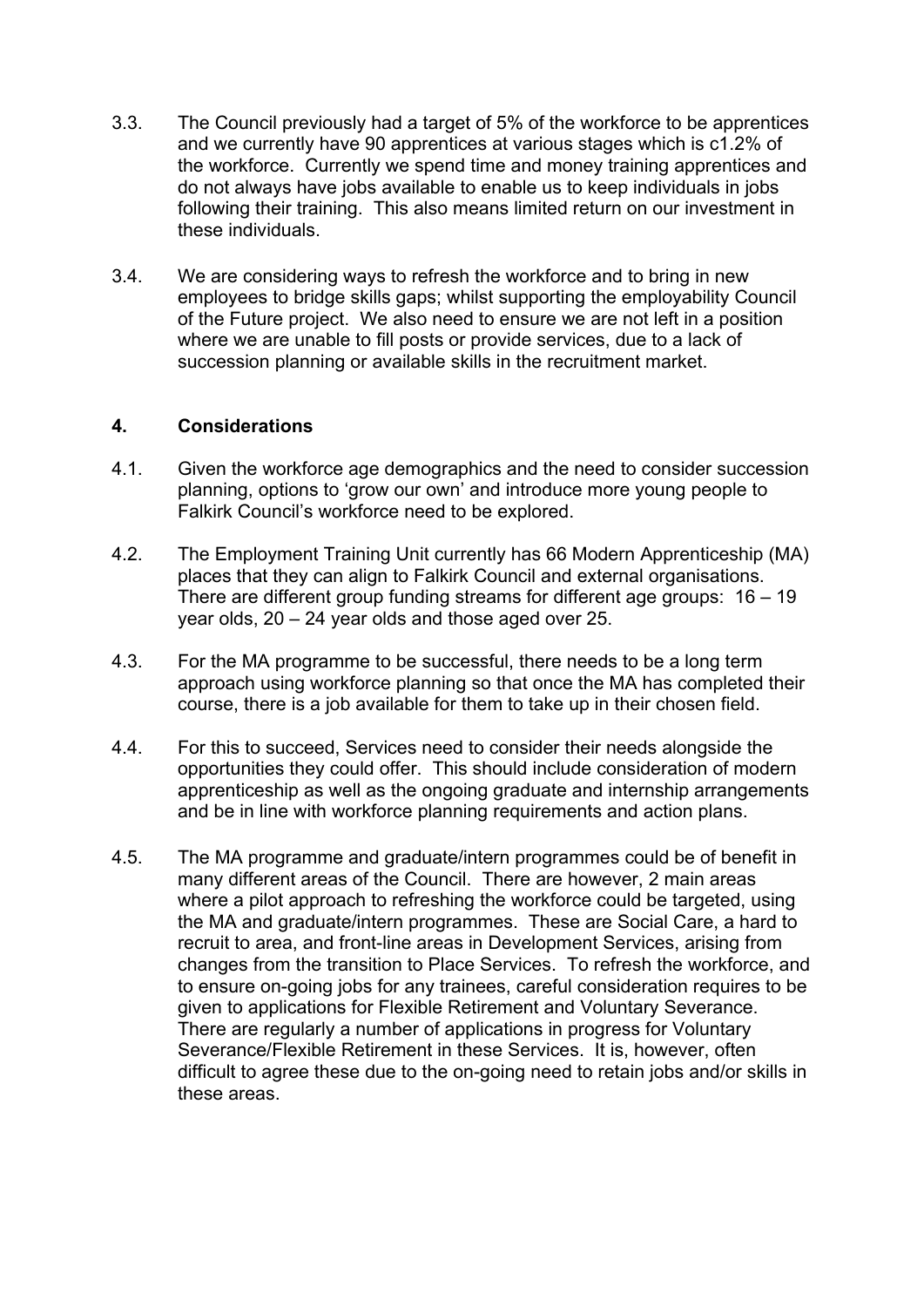- 4.6. It is suggested that for these areas, a temporary suspension of the normal voluntary severance/flexible retirement funding 'rules' is put in place. This would enable future severance/flexible retirement cases to be granted on the basis that the posts would be backfilled with a MA or a graduate with the aim of refreshing the workforce. To support this, we will suspend the requirement to achieve savings and the need to achieve a reduction in FTE. To facilitate this, there may require to be an overlap in the employee leaving on severance/being granted flexible retirement and the MA/graduate commencing. This would be to ensure the service continues to have appropriate cover. The caveat is that the MA/graduate would then slot (or be matched if there is more than one) into the vacant post left by the severance/flexible retirement once the employee has left/reduced their hours. The issue with this is that the initial savings generated would potentially not meet the full requirements of the voluntary severance/flexible retirement policy. The benefit of this approach is that it will enable the Council to refresh the workforce by bringing new employees into local government, of an age where they are likely to be with us for some time. It will also support succession planning and promote employment in local government. In addition, it importantly supports our corporate plan commitments and in particular, our Employability Council of the Future project. Detailed discussions will be required with both the Health & Social Care Partnership and Development Services, to ensure such opportunities are used appropriately and in areas where we experience recruitment issues and/or difficulties in getting new employees with appropriate skills.
- 4.7. There are also a number of practical barriers in place to generally increasing the number of modern apprentices/graduates across our wider workforce in the current climate, such as funding, capacity to support and remote working. To overcome some of these barriers, we propose to hold briefing sessions/workshops with managers to allow case studies and good practice examples to be shared. This should hopefully generate more interest in the MA & graduate programme in other areas of the Council.
- 4.8. If areas participate in a Refreshing the Workforce MA or graduate programme and receive funding for this, they will be set a higher target percentage of the workforce to be MA's.
- 4.9. We also want to ensure equality is at the core of what we do as a council. We recognise that our workforce would benefit from more diversity. Currently, less than 3% of our workforce have declared they have a disability, 3.5% of our workforce are from a BME background and 25% of our workforce are male. Our commitment to improve on such diversity will also be considered as part of this work.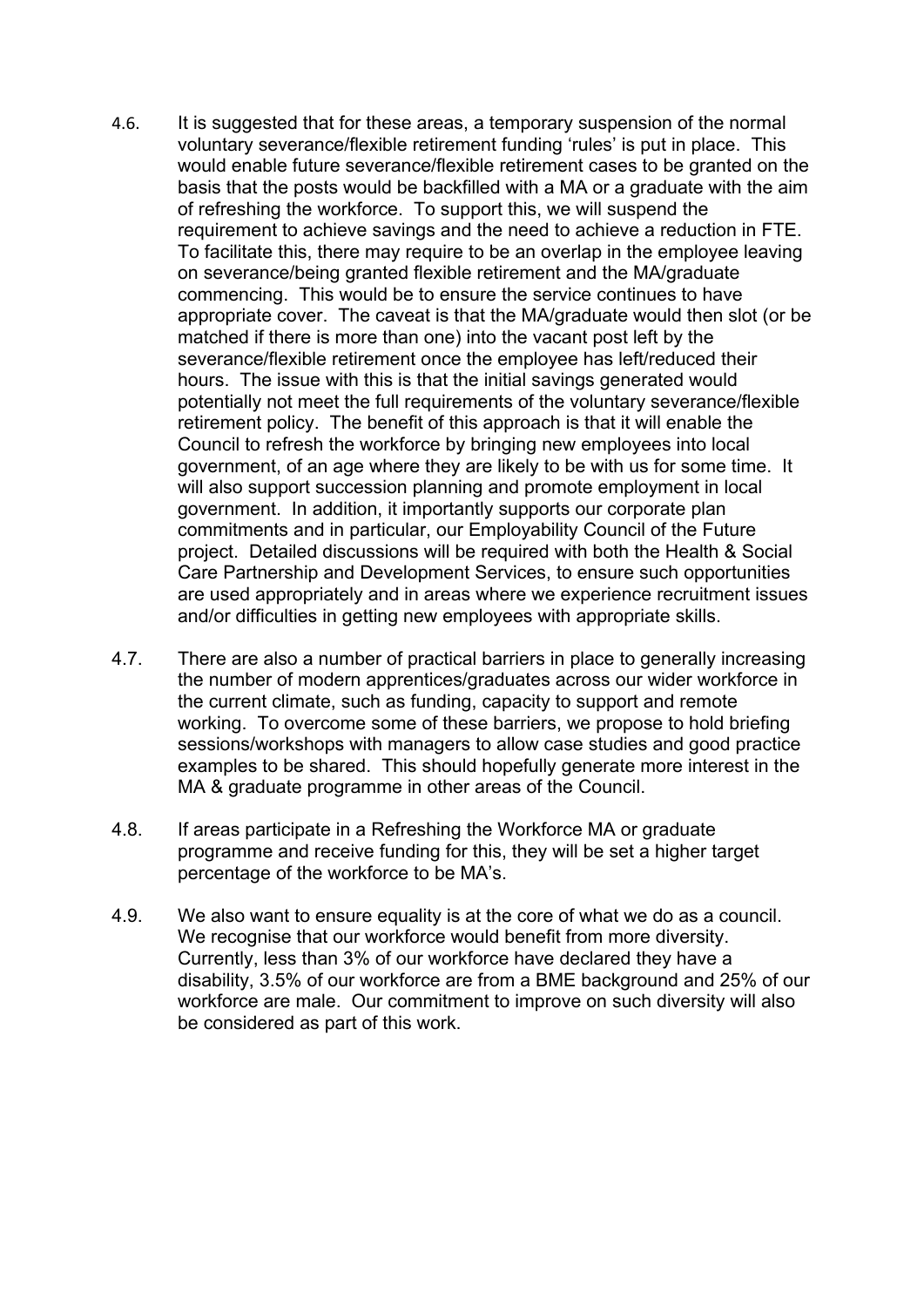- 4.10. We also need to make our managers aware of the different programmes available and when and why these can be used. For example,
	- Modern Apprenticeships (as detailed above)
	- Interns recruited annually for summer placements for those studying to HNC level or above. Paid for by service from own budget.
	- Graduates recruited annually for  $1 2$  year placements starting in August for graduates with HND level or above. Paid for by service from own budget. In 2021, we received Young Persons Guarantee Funding which also allowed us to recruit 5 graduates for a March/April start.

# **5. Consultation**

- 5.1. CMT has been consulted on this proposal.
- 5.2. The Trade Union representatives who attended the Corporate Partnership Forum on 04 August 2021 were presented with the Refreshing the Workforce report, had no adverse comments, and agreed to sign off this policy/report.

#### **6. Implications**

#### **Financial**

6.1 The Employment Training Unit have access to European and Scottish Government funding. The Scottish Government funding is now available to the public sector and can cover 50% of the salary costs for posts between 16 and 40 hours per week for 12 months, e.g., Scottish National Living Wage £9.50ph x 37 x 52 = £18,278 (50% = £9,139).

This funding is available for those with barriers to employment. For this funding, additional posts need to be created, they are not there to replace existing employees.

There is likely to be national funding available to help refresh the workforce in Social Care. This will be researched further by the Employment & Training Unit.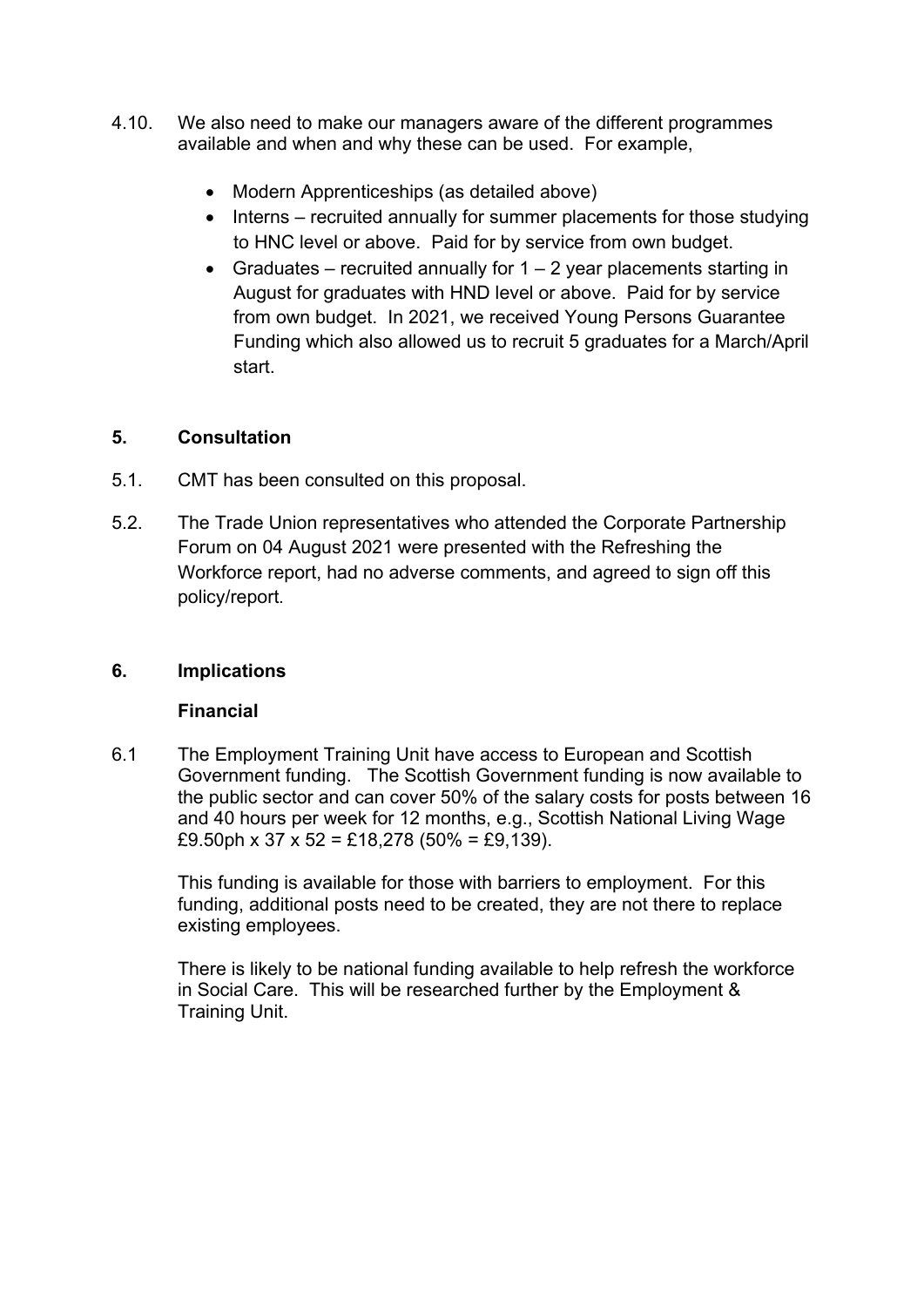There are costs associated with Voluntary Severance. To be agreed we must normally save 100% of salary within 5 years and must lose 1/3 FTE from post. For Flexible Retirement there must be a 25% savings. If the refresh the workforce proposal is agreed, it is likely that such savings will not be fully generated and different sources of funding, via reserves, will require to be used. Finance colleagues have been consulted on this and consider this to be an acceptable use of reserves with the aim of refreshing our workforce, and also supporting on-going employment opportunities.

Graduates are paid Grade E, currently £21,452 - £23,420.

#### **Resources**

6.2 Resource will be required from HR and ETU teams to hold workshops with managers and assist with workforce planning. In appointing a MA or graduate, resources will be required from within Services to provide appropriate support to the trainee.

#### **Legal**

6.3 Modern Apprentices must be paid at least the national minimum wage for their age and will be entitled to statutory minimum annual leave, pro rata to hours worked. We do however, intend to offer the MA's the same annual leave as an employee with 0 years continuous service.

#### **Risk**

6.4 There is a risk of reputational damage if the scheme is not implemented properly.

# **Equalities**

6.5 An EPIA is being carried out.

# **Sustainability/Environmental Impact**

6.6 There are no additional environmental impacts arising from this report.

# **7. Conclusions**

7.1 A targeted Refreshing the Workforce scheme could be beneficial for workforce and succession planning. It is linked to the workforce plan objective of growing our own. This could attract potential employees to the council who may not have considered public sector employment previously.